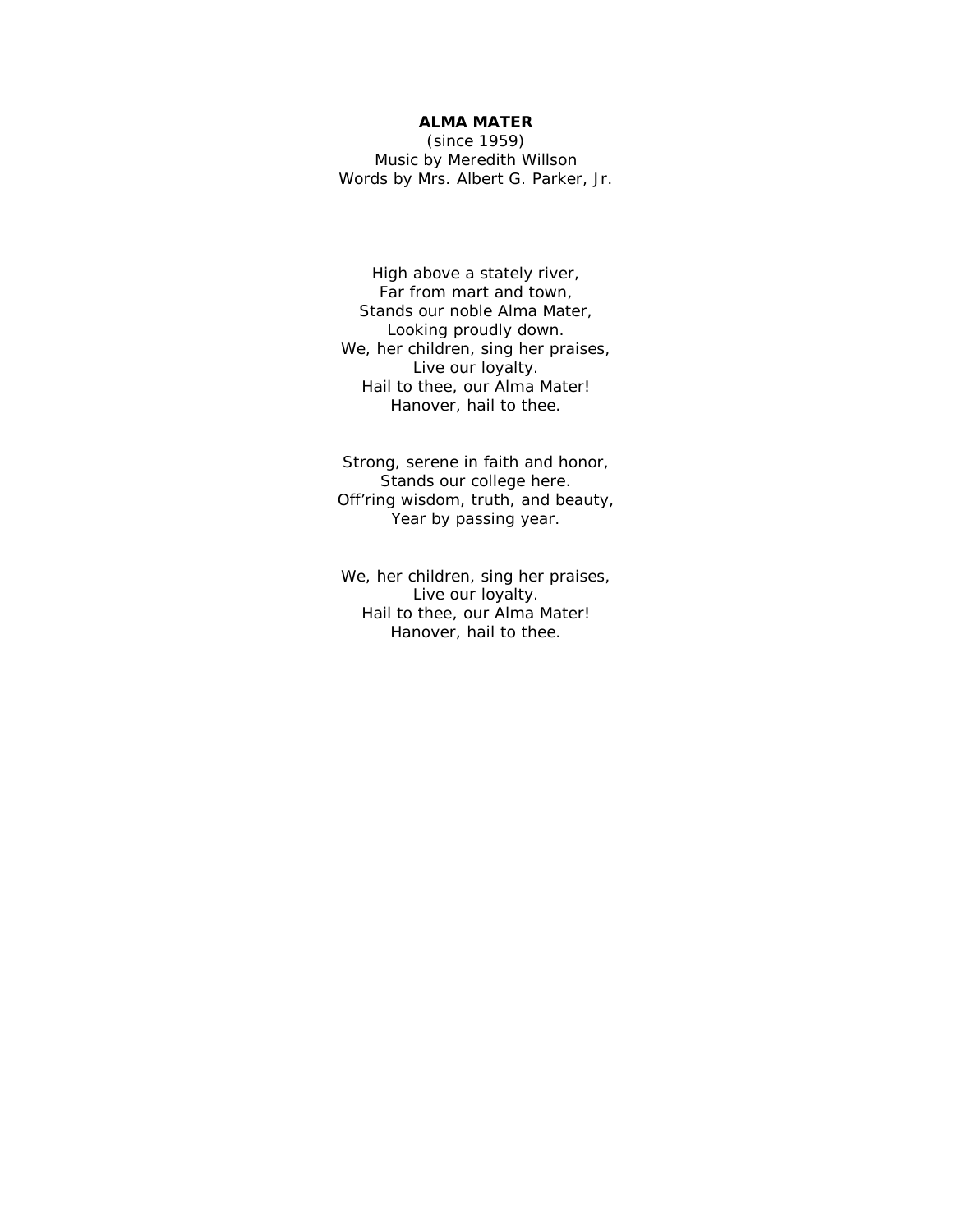## **HANOVER FIGHT SONG**

*Verse 1:* In the hills of Indiana, Where the broad Ohio flows, Stands a college old in story, In our hearts her mem'ry glows, Her devoted sons and daughters, Bring to her illustrious fame, And where e'er their footsteps wander, They will praise her name.

*Chorus:* Hanover's sons victorious, Hanover's daughters, too; Join in a song of victory, and pledge their faith anew. Undaunted on high our colors fly,

the crimson and the blue; So we'll fight, yes we'll fight, for the goal's in sight; Here's to Hanover, we're for you!

*Football Chorus:* Hanover drive on down the field, Hanover hit that line, Hanover on to victory, Roll up that score this time, Undaunted on high our colors fly, The crimson and the blue, So we'll fight, yes, we'll fight, For the goal's in sight, Here's to Hanover, We're For You!!!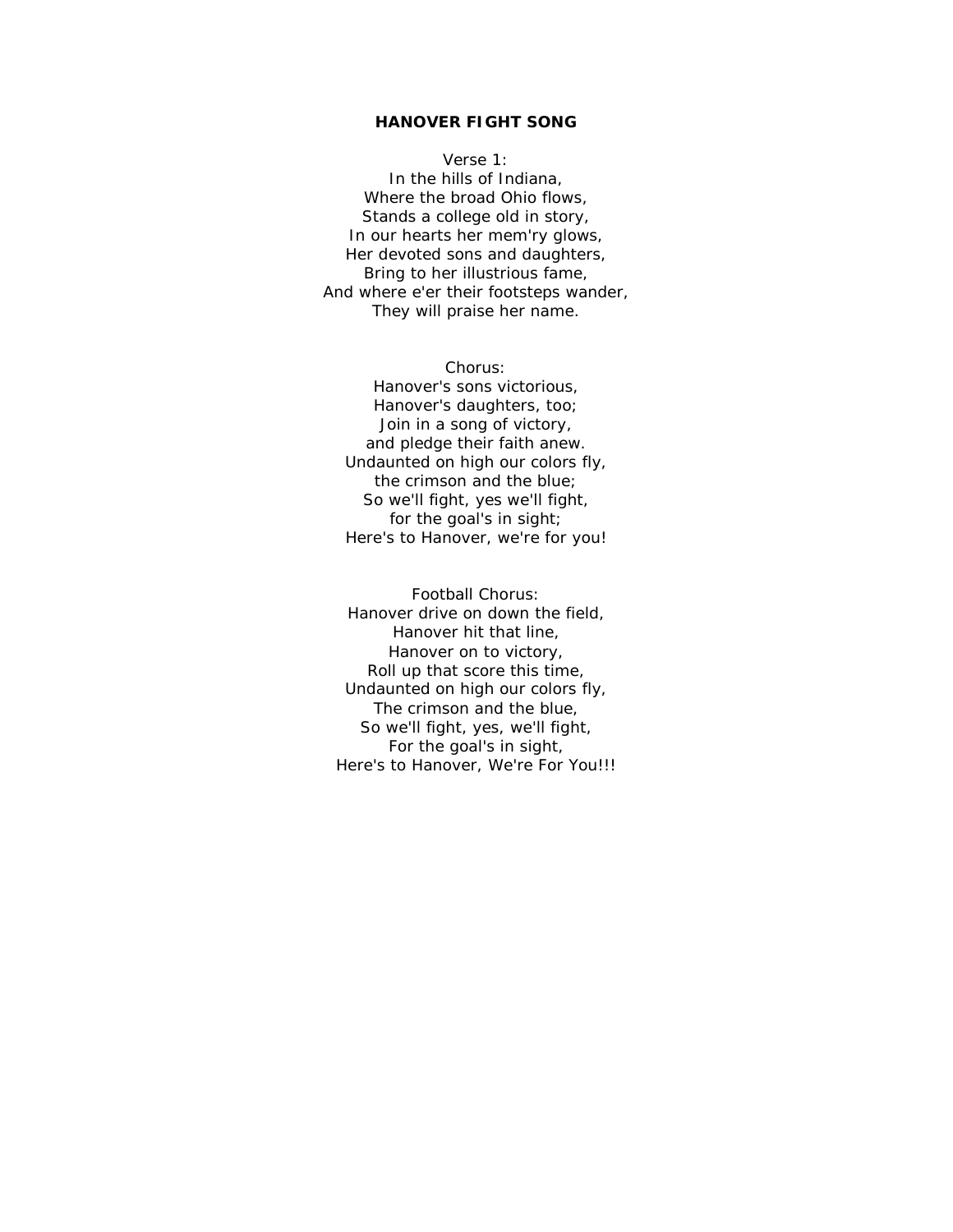## **First Alma Mater**

(prior to 1940) *Tune: Darling Nelly Gray*

There's a grand old college nestling On the Indiana shore, On the hilltop far above the rolling stream, Where onward to the ocean, Broad Ohio's waters roll, 'Tis dear Hanover, lovely as a dream.

Chorus: Then dear Hanover to thee, We will true and faithful be, And thy name shall live in deed As well as song. We will cherish and protect thee and Proclaim thee far and wide. For our hearts all to Hanover belong.

Heaven bless thee, dear old college, In the future as the past. May thy banner o'er thee proudly be unfurled, And our dear old alma mater be as long As time shall last. Ever more light and blessing to the world.